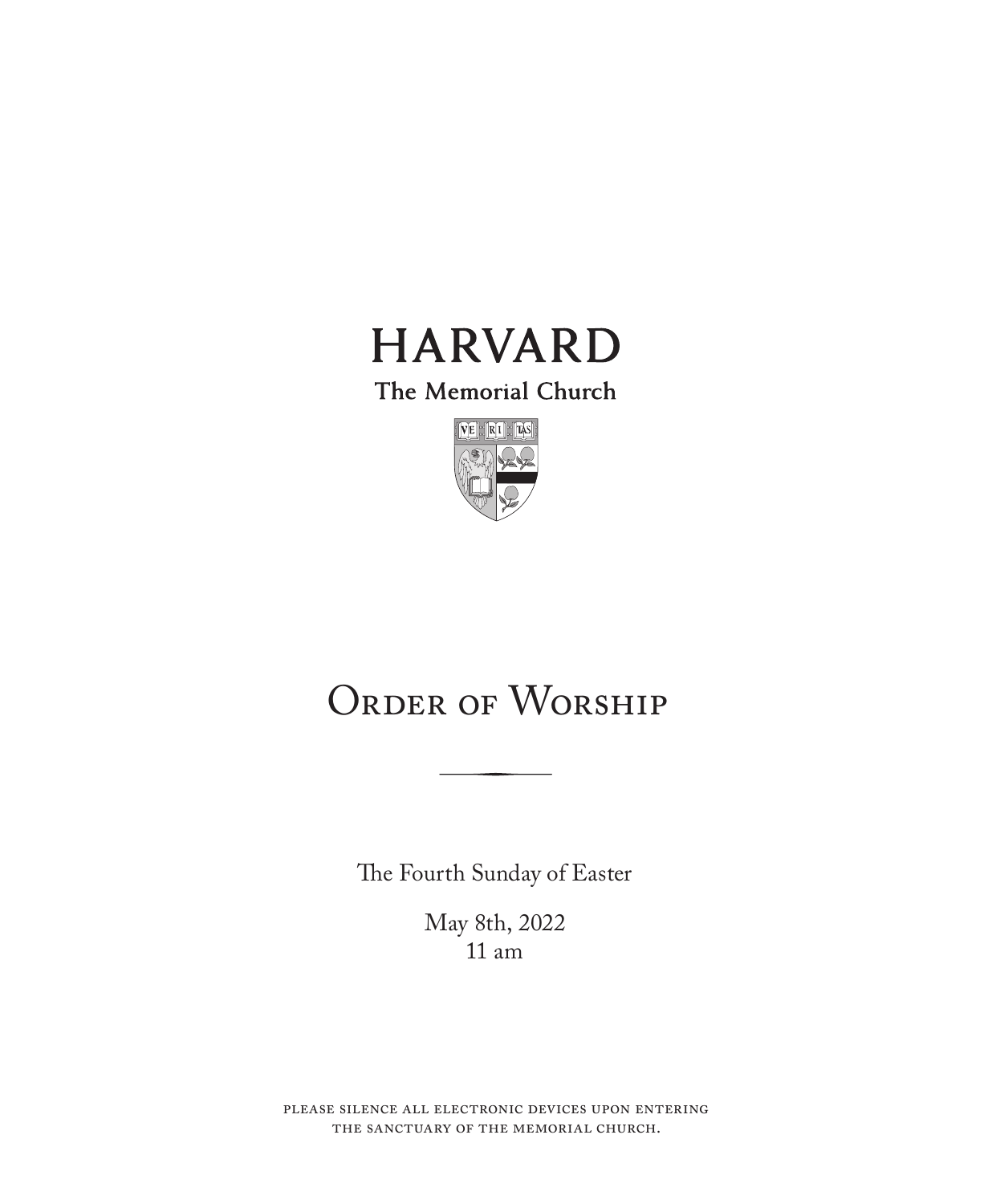# ORDER OF WORSHIP

PRELUDE<br>Brother James' Air

Brother James' Air *arr. Dale Wood (1934-2003)* arr. Emma Lou Diemer (b. 1927)

HYMN IN PROCESSION No. 1, "All People That on Earth Do Dwell" *Old Hundredth The congregation stands and sings.*

## CALL TO WORSHIP

| <i>Minister:</i> | Alleluia! The Lord is risen.                                               |
|------------------|----------------------------------------------------------------------------|
| People:          | The Lord is risen indeed. Alleluia!                                        |
| <i>Minister:</i> | Christ being raised from the dead will never die again.                    |
| People:          | Death no longer has dominion over him.                                     |
| Minister:        | The death Christ died, he died to sin, once for all.                       |
| People:          | The life Christ lives, he lives to God.                                    |
| <i>Minister:</i> | So also consider yourselves dead to sin, and alive to God in Christ Jesus. |
| People:          | Alleluia.                                                                  |

#### **CONFESSION**

*In unison:*

Eternal God, in whom we live and move and have our being, whose face is hidden from us by our sin, and whose mercy we forget: cleanse us from all offenses, and deliver us from proud thoughts and vain desires; that humbly we may draw near to thee, confessing our faults, confiding in thy grace, and finding in thee our refuge and our strength, through Jesus Christ our Lord.

## ASSURANCE OF PARDON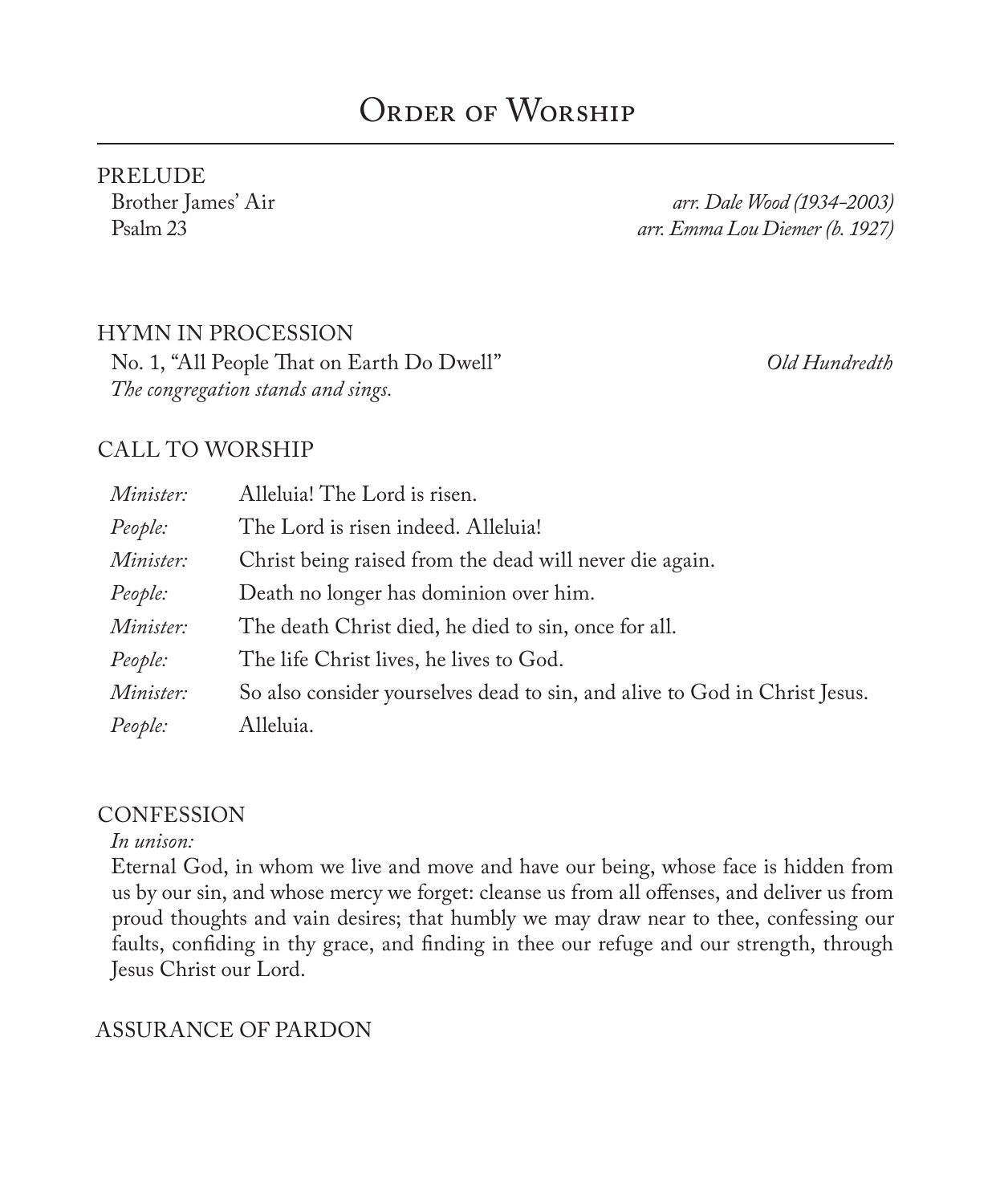#### HYMN

No. 196, "The King of Love My Shepherd Is" *St. Columba The congregation stands and sings.*

#### THE PEACE & GREETING

*All are invited to join in the singing of Hymn No. 27, stanza 1.*

#### **OFFERTORY**

*The offering collected goes directly to fund the Memorial Church Grants Committee's recipient organizations and their important work in our local communities. Ushers will begin collection from the front of the church. Checks can be written to the Memorial Church with the memo line "Grants Committee." You may also donate online at https://memorialchurch.harvard.edu/donate* 

Psalm 31:1–6, 17–18, 26–27 *In te, Domine, speravi Chant by H. Walford Davies (1869–1941) Sung by the choir*

In thee, O Lord, have I put my trust; let me never be put to confusion; deliver me in thy righteousness.

Bow down thine ear to me; make haste to deliver me.

And be thou my strong rock, and house of defence, that thou mayest save me.

For thou art my strong rock, and my castle:

be thou also my guide, and lead me for thy Name's sake.

Draw me out of the net that they have laid privily for me; for thou art my strength.

Into thy hands I commend my spirit; for thou hast redeemed me,

O Lord, thou God of truth.

My times are in thy hand; deliver me from the hand of mine enemies,

and from them that persecute me.

Show thy servant the light of thy countenance, and save me for thy mercy's sake.

O love the Lord, all ye his saints;for the Lord preserveth them that are faithful, and plenteously rewardeth the proud doer.

Be strong, and he shall establish your heart, all ye that put your trust in the Lord.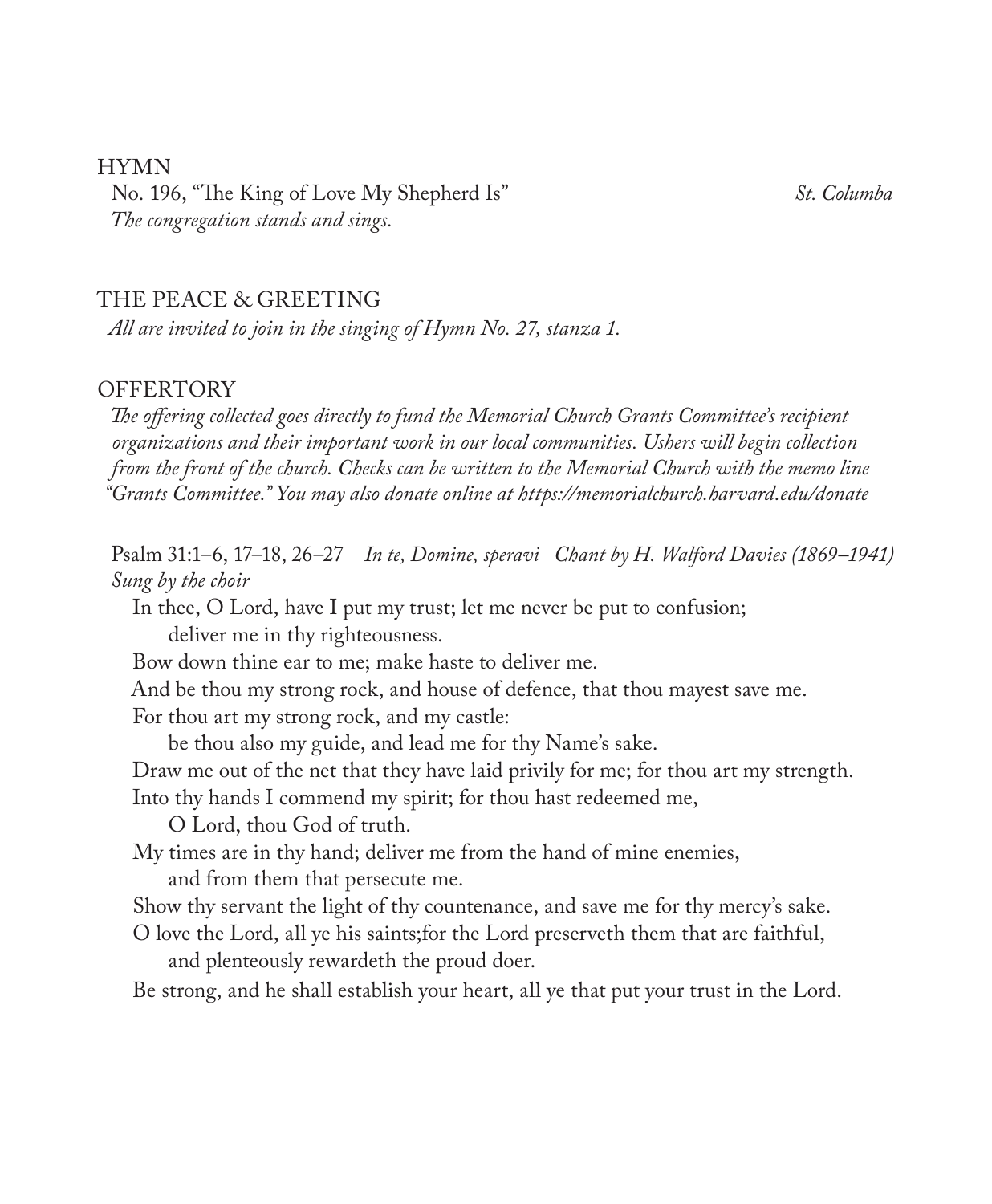## DOXOLOGY

*The congregation stands and sings.* Praise God, from whom all blessings flow. Praise God, all people here below. Praise God above, ye heavenly host. Creator, Christ, and Holy Ghost. Amen.

FIRST LESSON<br>Acts 9:36-43

## Acts 9:36-43 *Pew Bible, page 112 (NT)*

## ANTHEM

The Lord Is My Shepherd (1994) *Howard Goodall (b. 1958)* 

The Lord is my shepherd; I shall not want.

He maketh me to lie down in green pastures: he leadeth me beside the still waters.

He restoreth my soul: he leadeth me in the paths of righteousness for his name's sake.

Yea, though I walk through the valley of the shadow of death, I will fear no evil: for thou art with me; thy rod and thy staff they comfort me.

Thou preparest a table before me in the presence of mine enemies: thou anointest my head with oil; my cup runneth over.

Surely goodness and mercy shall follow me all the days of my life: and I will dwell in the house of the Lord for ever.

*Psalm 23 (KJV)*

SECOND LESSON

John 10:22-30 *Pew Bible, page 90 (NT)*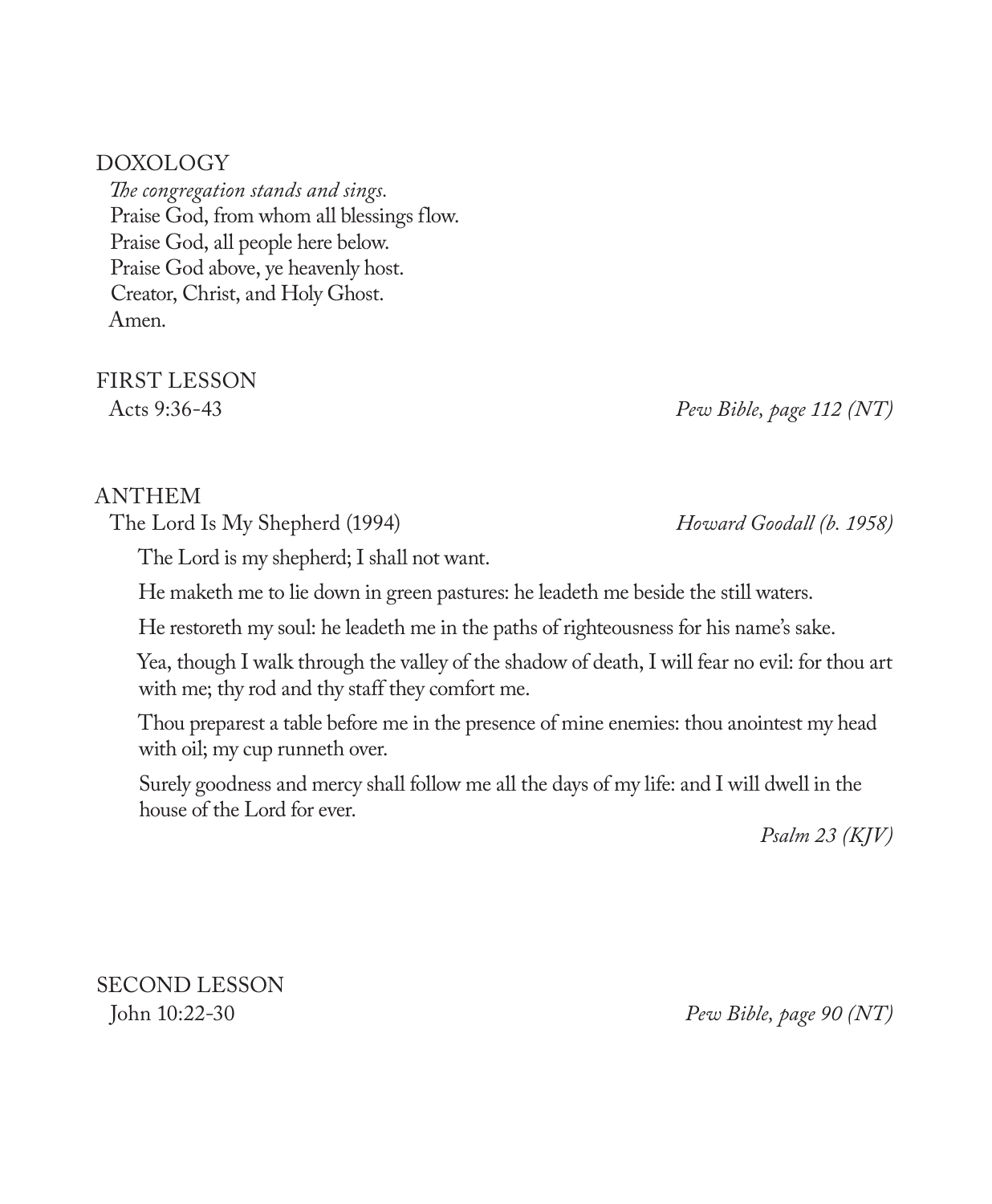## ANTHEM

There Is a Land of Pure Delight *Grayston Ives (b. 1948)*

There is a land of pure delight Where saints immortal reign; Infinite day excludes the night And pleasures banish pain.

There everlasting spring abides And never withering flowers; Death like a narrow sea divides That heavenly land from ours.

Sweet fields beyond the swelling flood Stand dressed in living green; So to the Jews old Canaan stood While Jordan rolled between.

But timorous mortals start and shrink To cross the narrow sea, And linger shivering on the brink, And fear to launch away.

O could we make our doubts remove, Those gloomy doubts that rise, And see the Canaan that we love With unbeclouded eyes.

Could we but climb where Moses stood And view the landscape o'er; Not Jordan's stream, nor death's cold flood Should fright us from the shore.

*Isaac Watts (1674–1748)*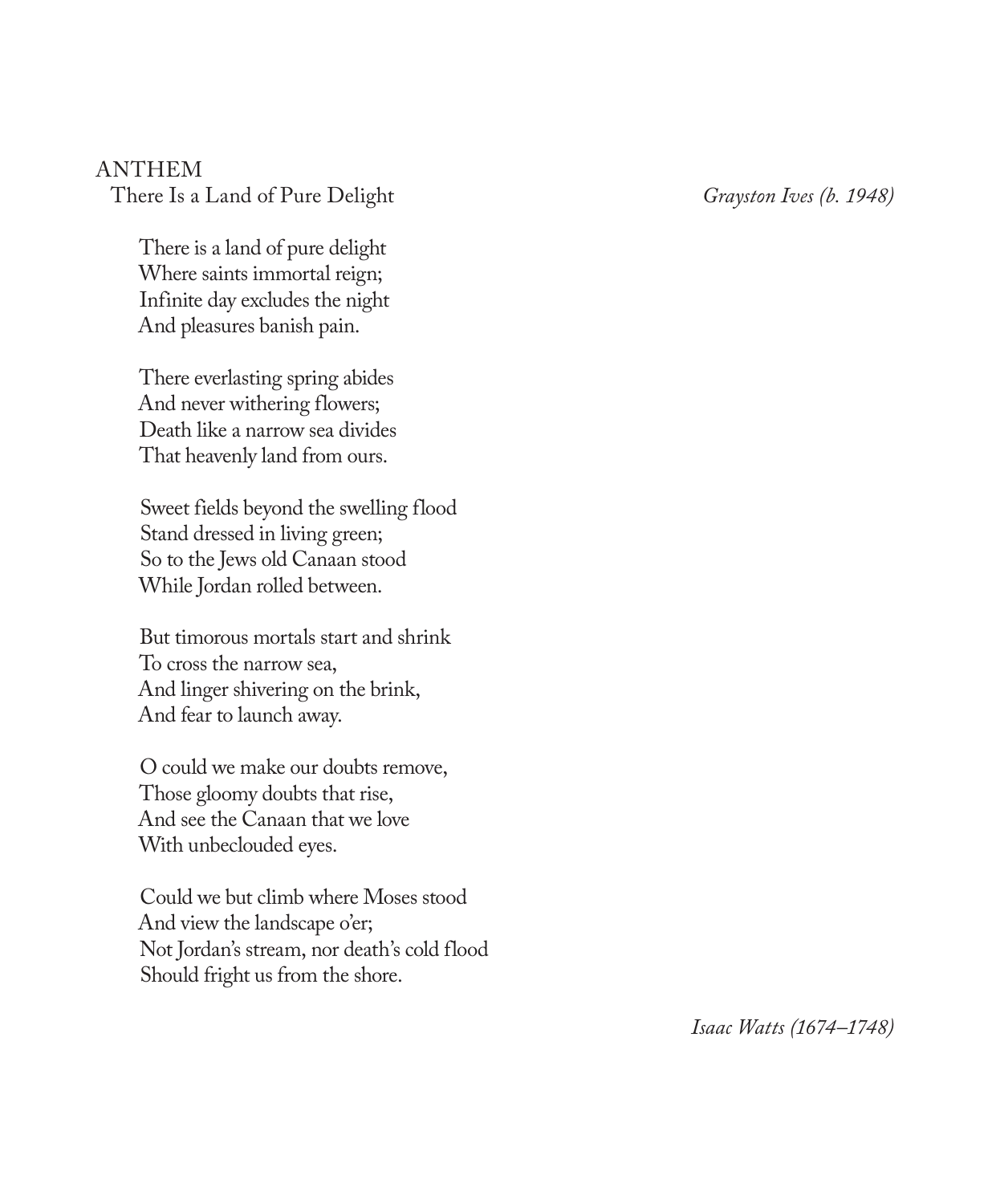## THE PRAYERS OF THE PEOPLE

## THE LORD'S PRAYER

#### *In unison:*

Our Father, who art in heaven, hallowed be thy name. Thy kingdom come. Thy will be done, on earth, as it is in heaven. Give us this day our daily bread. And forgive us our trespasses, as we forgive those who trespass against us. And lead us not into temptation, but deliver us from evil. For thine is the kingdom, and the power, and the glory, for ever and ever. Amen.

## PRAYER RESPONSE

*The congregation remains seated.*



#### **SERMON**

## LAYING ON OF HANDS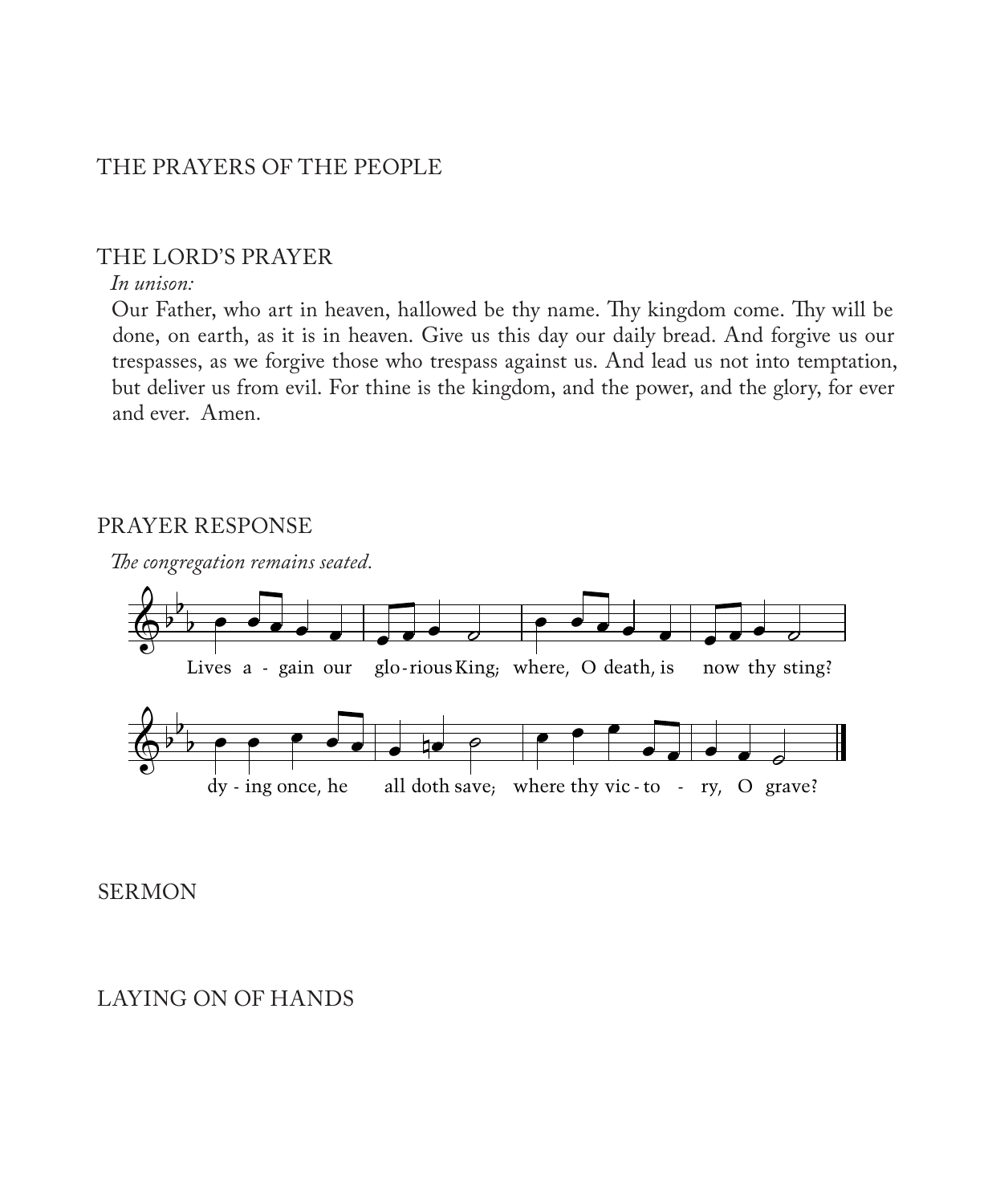## HYMN No. 226, "Love Divine, All Loves Excelling" *Hyfrydol The congregation stands and sings.*

## BENEDICTION

POSTLUDE<br>"Sinfonia" from Cantata BWV 29

Johann Sebastian Bach (1685-1750)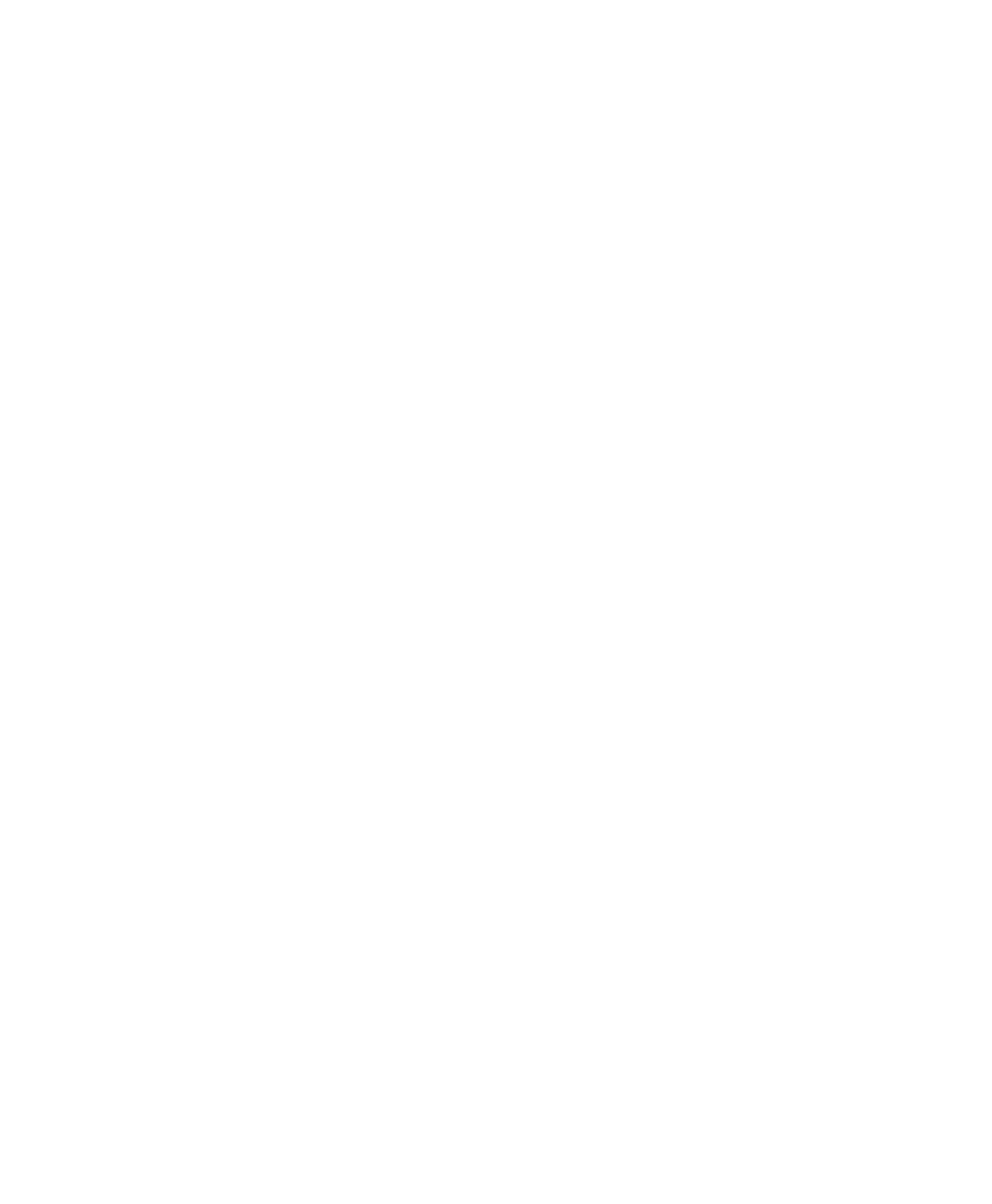# Announcements

Sunday, May 8th, 2022

## WELCOME

Today is the Fourth Sunday of Easter. The preacher is the Reverend Alanna C. Sullivan, Associate Minister and Director of Administration in the Memorial Church. The worship leaders are the Reverend Matthew Ichihashi Potts, Pusey Minster in the Memorial Church and Plummer Professor of Christian Morals, Faculty of Divinity; Laurie Sedgwick MDiv III; and Cheyenne Boon MDiv II. The music is provided by the Harvard University Choir under the direction of Edward Elwyn Jones, Gund University Organist and Choirmaster and David von Behren, Assistant University Organist and Choirmaster.

## MUSIC NOTES

Grayston Ives was the *Informator Choristarum* at Magdalen College, Oxford, from 1991 to 2009, and is a former member of the King's Singers. A setting of words by Isaac Watts, "There Is a Land of Pure Delight" is melodious to the core and was written in homage to the hymn-anthems of Stanford.

The English composer Howard Goodall was a chorister at New College, Oxford, and an undergraduate at Christ Church, Oxford. A versatile composer and presenter, he is best-known for composing the theme songs to a number of popular British TV comedies, including *Blackadder*, *Red Dwarf*, and *Mr. Bean*. His setting of Psalm 23 began as the theme song to *The Vicar of Dibley*, and has since become his most popular choral work.

The prelude offers two settings of Psalm 23: Emma Lou Diemer's is based on her 1943 vocal setting; Dale Wood's takes as its basis the setting by the Scottish mystic and healer, Brother James (James Leith Macbeth Bain).

Johann Sebastian Bach's Cantata No. 29, *Wir danken dir*, *Gott, wir danken dir* (We thank you, God, we thank you), was composed in Leipzig in 1731 for the annual inauguration of a new town council. One of Bach's cantatas that begins with an instrumental movement, the music is an arrangement of the prelude from his solo violin partita, BWV 1006. This toccata-like movement navigates through multiple sequences and keys, maintaining a sense of energy and brilliance throughout.

## COVID-19 GUIDELINES

Indoor masking is optional for worship at the Memorial Church. You are most welcome to continue wearing a mask for your own protection or to protect individuals close to you. The University continues to closely monitor the public health conditions in the area regarding COVID-19. Thank you for your cooperation and support of the ministries of the Memorial Church.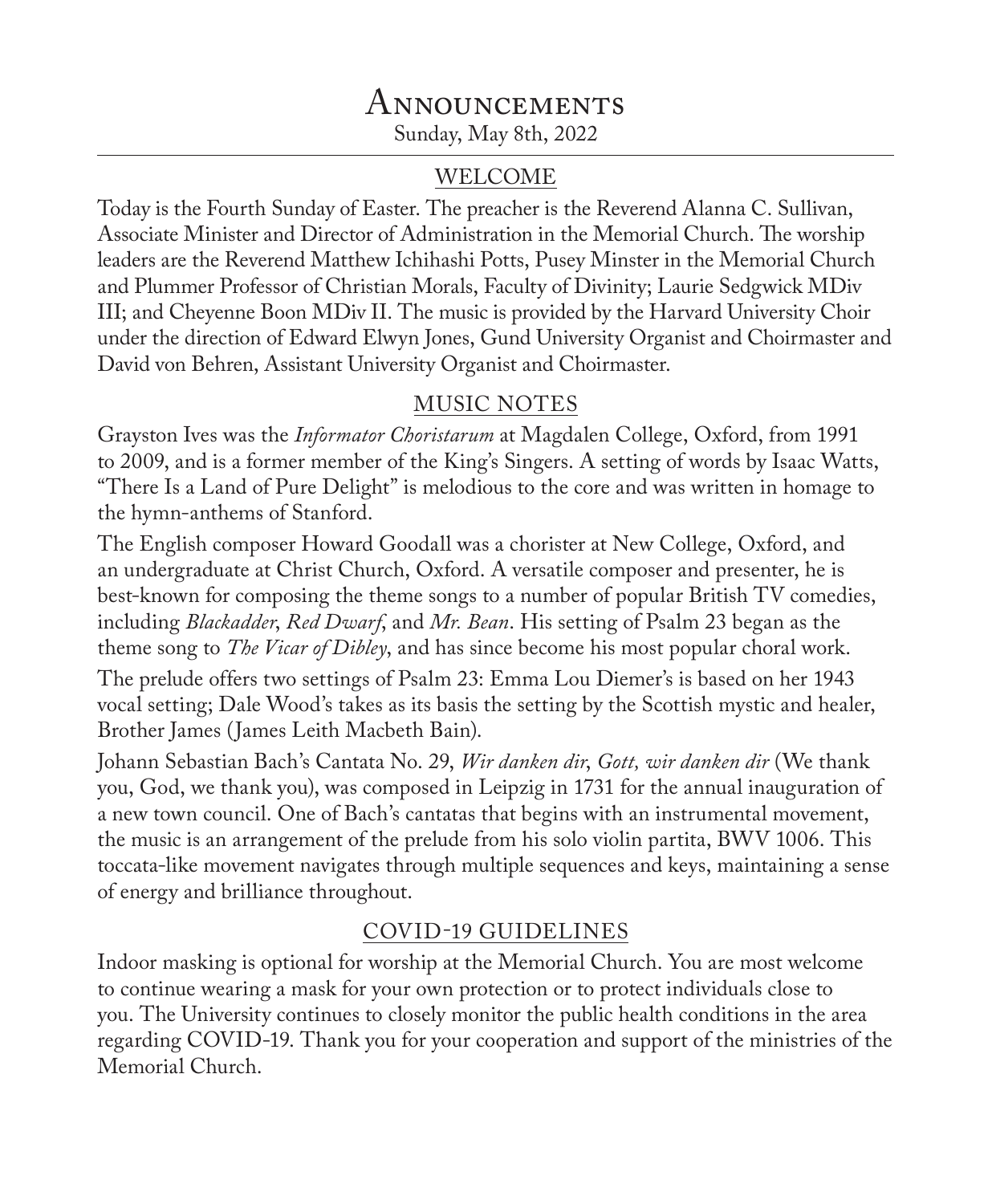# PURCELL DIDO AND AENEAS

This afternoon at 4pm, the Ferris Choral Fellows and memers of the Harvard Baroque Chamber Orchestra will present a concert version of Henry Purcell's opera DIDO AND AENEAS. Admission is free.

# FAITH & LIFE FORUM

The Faith & Life Forum of the Memorial Church explores matters of faith and public life. The Forum takes place in the Buttrick Room in the lower level of the Memorial Church from 9:30– 10:30 am on Sundays. Each week we explore themes such as love, justice, suffering, and salvation in relation to the world in which we live. We learn from scholars and practitioners of religion, religious intellectuals, writers, activists, and artists whose work captures conceptions of the sacred and wrestles with the mysterious dimensions of life. All are welcome to join. Please visit our website to learn more. The last day of the Faith & Life Forum for the term will be Sunday, May 15.

# CHURCH SCHOOL

The Church School offers Christian education classes for children of age three through sixteen. All classes are held during Sunday Services in the Fall and Spring Terms. To participate in the Church School program, parents or guardians need to register their children, and to attest to the state of their children's health weekly.

Church School programming has ended for the 2021–22 academic year. To learn more about future offerings, please visit our website or email Assistant Minister, Calvon Jones (*calvon\_ jones@harvard.edu*), with any questions.

# BABY OASIS

During Sunday services, our Baby Oasis is available for young children and infants in the lower level of the church. Parents and their children are welcome to use this respite space during worship, complete with an audio broadcast of the service.

# STUDENT OPPORTUNITIES

Our regular student programming has ended for the year. If you want to learn more about future offerings, feel free to reach out to our Student Program Coordinator, Anna Burnham, at *anna\_ burnham@harvard.edu*, or find her in the narthex after service.

# STUDENT OASIS

The Student Oasis in the lower level of the Memorial Church is a tranquil and relaxing space for study, for meeting friends and fellow students, and even cooking a favorite meal in the full-service kitchen. Located in the heart of Harvard Yard, the Oasis is open daily to Harvard students during the academic term. For more information and the hours of operation, visit *https://memorialchurch.harvard.edu/studentoasis*